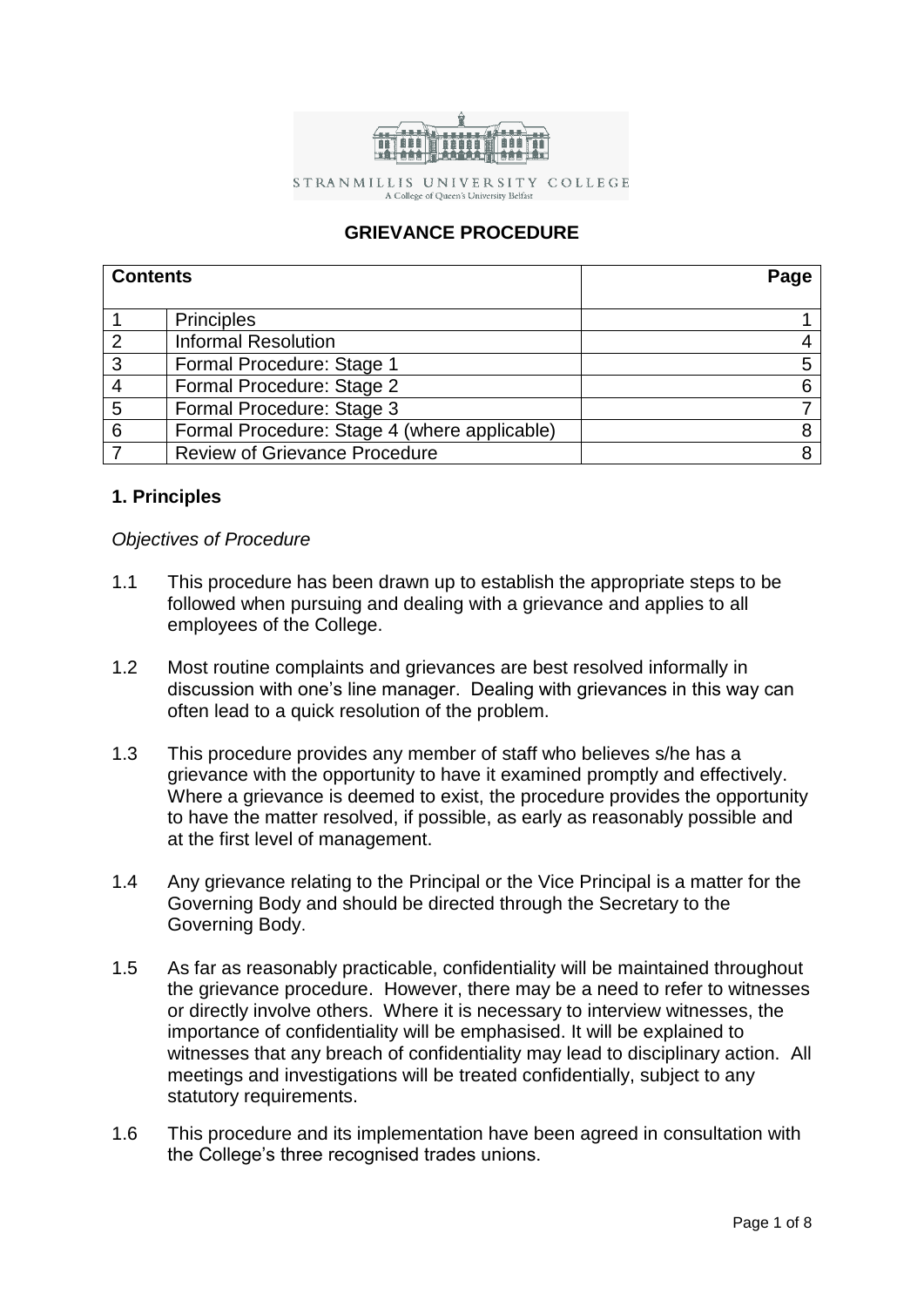# *Scope of Procedure*

- 1.7 This procedure shall apply to grievances by members of staff concerning their employment. This procedure cannot be used to challenge recruitment decisions or to address matters for which provision is made in an alternative College policy or procedure. Where separate procedures exist for dealing with grievances on particular issues, for example, harassment and bullying, these should be used instead of this grievance procedure..
- 1.8 This grievance procedure cannot be used to address any disputes which may arise between the College and any trade union recognised by the College, nor may this procedure be used to negotiate changes in collective terms and conditions of employment. Any such collective matters are to be raised via the established negotiating machinery involving College management and recognised trades unions – i.e., the College Union Forum.
- 1.9 At the formal stage of the procedure, the panel (as set out at Section 3) may decide to defer consideration of the particular grievance in the event that other proceedings (for example disciplinary, capability or redundancy proceedings) concerning the individual employee who has raised the grievance and which are relevant to the subject matter of the grievance.
- 1.10 Where a disciplinary matter is on-going, and a subsequent grievance relating to that matter is raised, the disciplinary process will normally take precedence. Where a grievance is lodged prior to a disciplinary process relating to the matter, then the grievance will continue to be heard, unless the disciplinary offence is of a serious nature – i.e., the grievance procedure will normally take precedence in such instances
- 1.11 If an employee has difficulty at any stage of the grievance procedure because of a disability or because English is not their first language, they should discuss this with a member of Human Resources staff as soon as possible.

# *Right to Be Accompanied*

- 1.12 At any meeting or meeting convened under the formal part of this procedure the employee has the right to be accompanied by a work colleague (i.e.., a College employee) or by a trade union representative.
- 1.13 The employee's chosen work colleague or trade union representative may make representations on behalf of the member of staff at the meeting and may ask questions, but may not answer questions on behalf of the employee. The companion may also summarise or make a closing statement on behalf of the employee at the conclusion of the meeting.

# *Role of Human Resources*

1.14 Human resources staff can provide advice on procedure to managers and/or staff.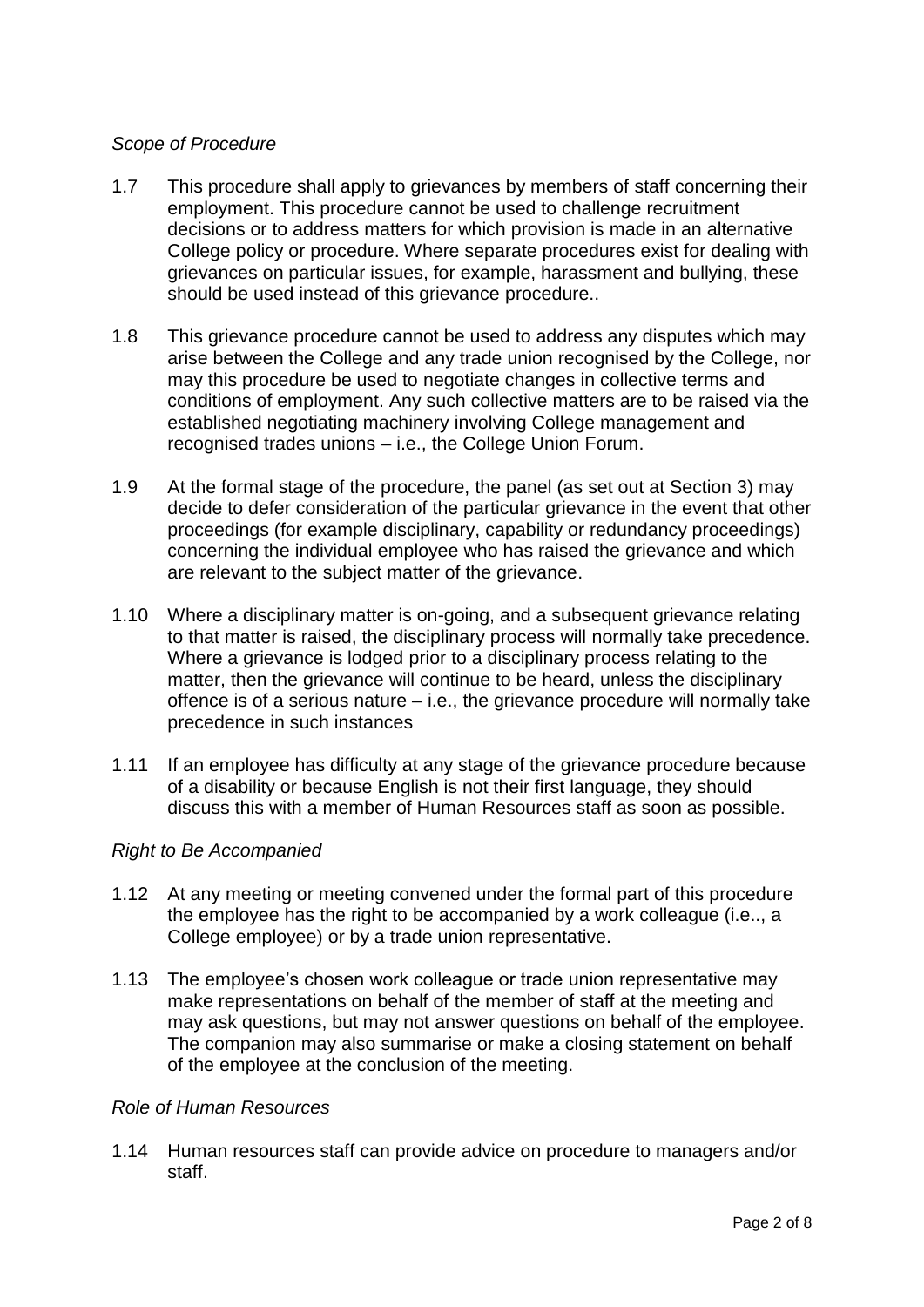1.15 In grievance meetings, the HR representative will normally take notes and advise on procedure but will not be involved in decision making. The HR representative will also assist the person hearing the grievance in compiling a report following the grievance meeting.

### *Timescales*

1.16 An employee may choose to raise a grievance either informally or formally. A formal grievance must be raised under Stage 1 of the procedure within 3 months of either

(a) the alleged incident which has given rise to the grievance, or (b) when the employee could reasonably have expected to have had knowledge of the act complained of.

If there is a series of related incidents which the employee wishes to complain about under this procedure, the last of these incidents must be within this 3 month timeframe.

- 1.17 Any steps under this procedure shall be taken promptly unless there is a good reason for delay (e.g., ill health precluding attendance at a meeting). Time limits in this procedure will be extended if it is reasonable to do so.
- 1.18 The employee must take all reasonable steps to attend any grievance meeting(s) arranged under this grievance procedure and/or any adjournment or postponement of such meeting(s). If the employee or the work colleague or trade union representative cannot attend at the time specified for a meeting, the employee must inform the Human Resources Department immediately, and the College will make reasonable efforts to arrange an alternative time, normally within 5 working days.
- 1.19 If the employee fails to attend a meeting, in the absence of reasonable grounds, the grievance will be heard in his/her absence. The person hearing the grievance will therefore decide on the matter based on the information available to him/her.
- 1.20 It is the aim of this procedure to resolve matters at the earliest practicable date and at the earliest stage possible.

### *Documentation*

.

- 1.21 Written records will be held of meetings relating to the issue. After each meeting, notes of that meeting will normally be prepared by HR and circulated to the person interviewed for agreement
- 1.22 Following a grievance meeting, the person hearing the grievance will compile a report (assisted by HR). This report will be provided to the employee and, if relevant, any employee against whom the grievance was made.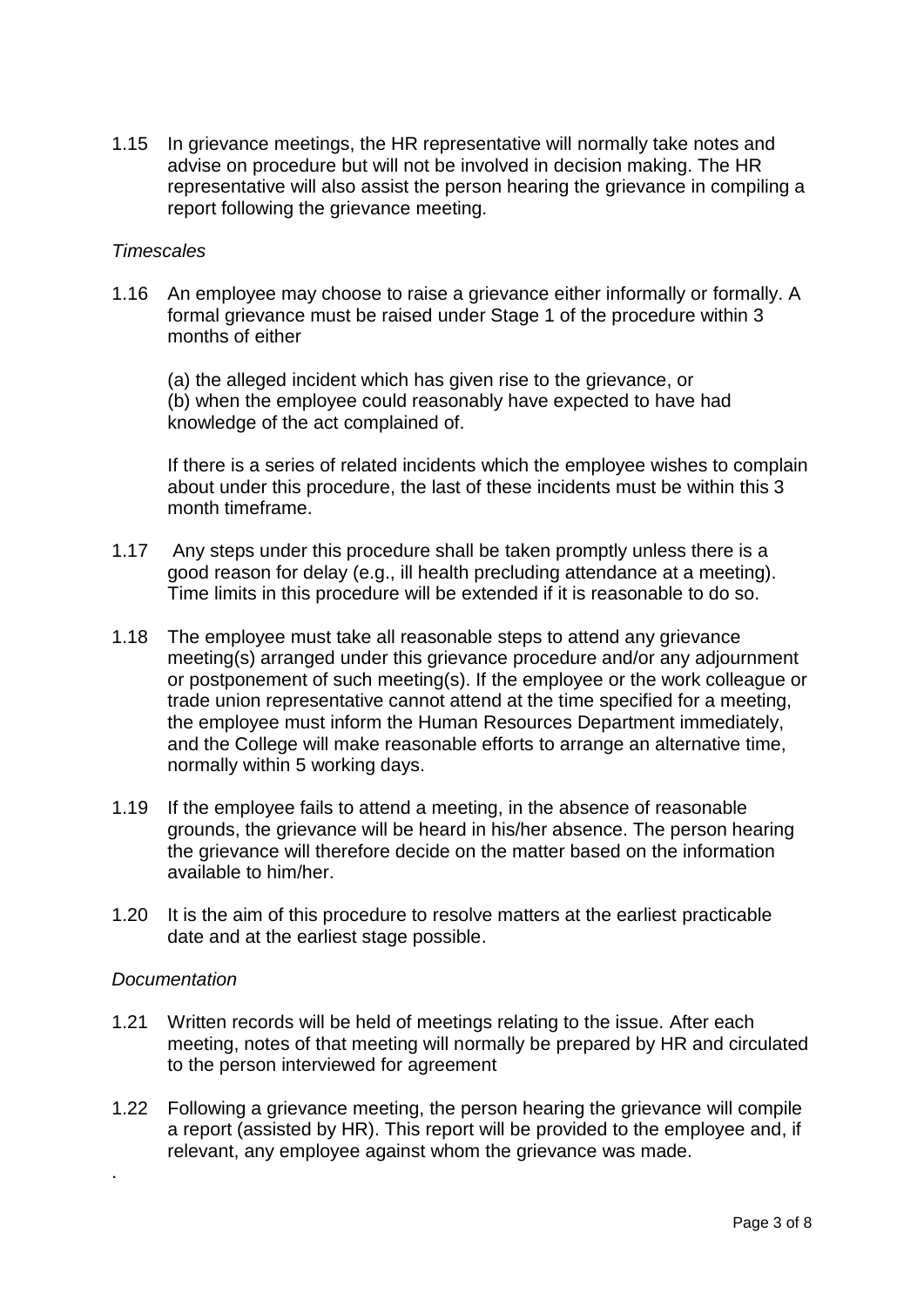1.23 Documentation relating to the employee's written grievance shall be retained on a grievance file and will be processed in accordance with the principles of Data Protection legislation.

## *Victimisation Complaints*

- 1.24 The procedure provides a mechanism to solve problems and no employee shall suffer any form of victimisation as a result of a grievance raised in good faith.
- 1.25 Any complaint of victimisation should normally be raised under the Dignity at Work Policy. If a complaint of victimisation is made against a member of staff and upheld, this may result in disciplinary action against that employee up to and including dismissal.

### *Vexatious Complaints*

1.26 If the person hearing the grievance finds evidence that the grievance procedure has been invoked either vexatiously or maliciously, s/he may terminate the grievance procedure and/or refer the matter to another member of management for investigation under the disciplinary procedure.

## **2. Informal Resolution**

- 2.1 The College is committed to ensuring that differences and difficulties can be resolved amicably through open communication. The purpose of this stage of the procedure is to resolve the grievance without recourse to more formal proceedings.
- 2.2 Many grievances can be resolved quickly and informally through discussion with the relevant party. Employees should make reasonable attempts to resolve any grievance informally with the relevant party.
- 2.3 If an employee feels unable to speak informally to the relevant party, but nevertheless wishes to try to resolve the matter informally, then the employee or their representative should speak informally to their supervisor or line manager; if the line manager is the other party to the grievance, then the employee or their representative should raise the issue informally with the next most senior level of management.
- 2.4 As part of the informal steps towards resolving a grievance, an employee may wish to consider mediation. This is a process by which an impartial person helps others to resolve their difficulties. Mediation is voluntary and is undertaken without any admission of wrong-doing by any party, and without preventing any opportunity to pursue formal action.
- 2.5 If the employee decides he/she would like to use mediation, he/she should initially discuss the matter with the Human Resources Department. Mediation can only proceed with the agreement of all parties involved in the grievance, including their agreement on the choice of mediator.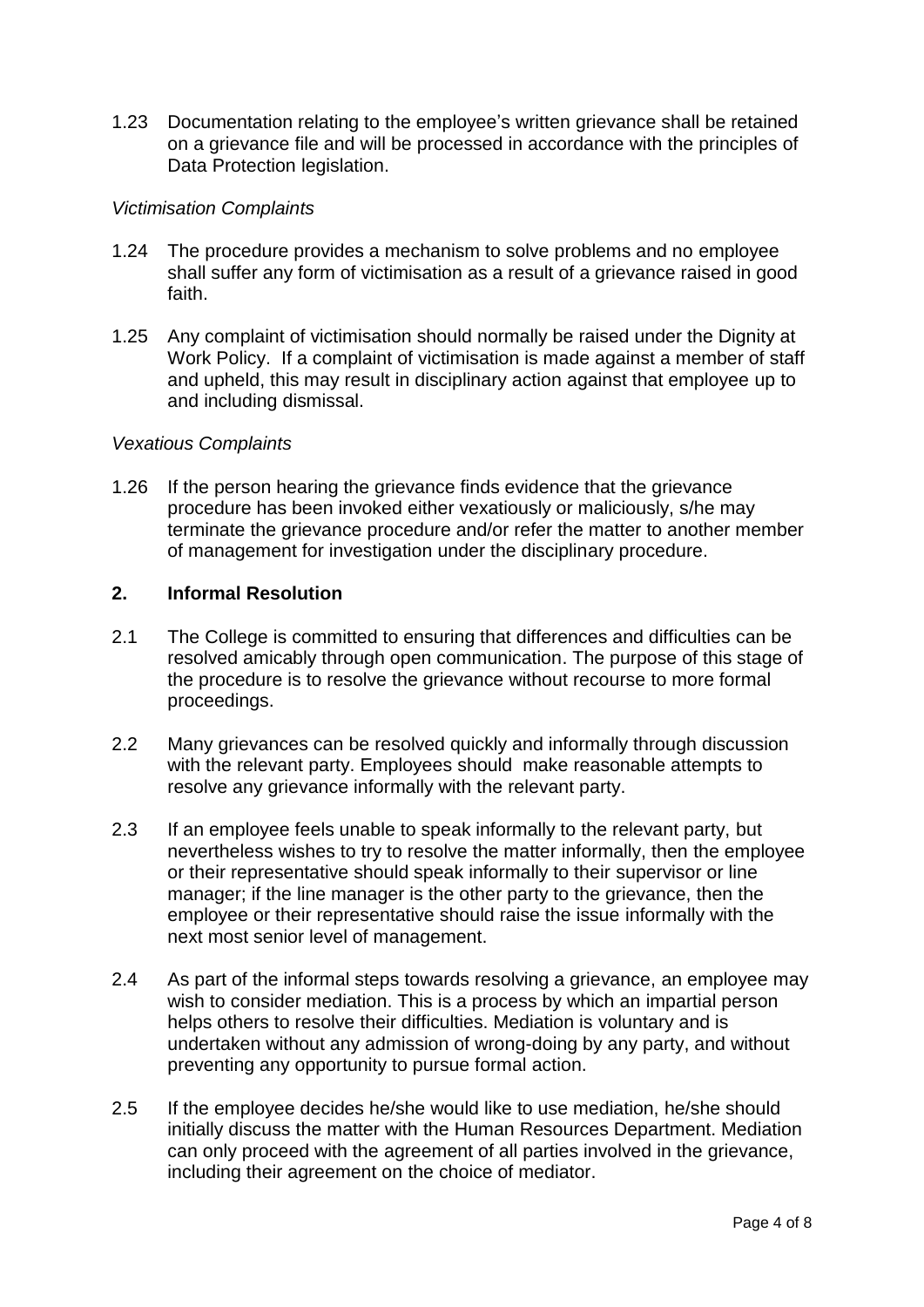2.6 If the employee feels that the grievance cannot be resolved informally or if informal discussions are inappropriate, s/he may trigger the formal grievance procedure set out below.

# **3. Formal Procedure: Stage 1**

#### *Invoking the procedure:*

- 3.1 If an employee wishes to raise a formal grievance he or she should put the grievance in writing and submit it to the Human Resources Department.
- 3.2 The written grievance should indicate that the employee is invoking this procedure and must contain a description of the grounds of the grievance, including any relevant facts, dates, supporting documentation and the names of relevant individuals involved. The written grievance should also set out how the employee considers their grievance might be resolved.

#### *Determining who will hear the grievance:*

3.3 On receiving notification of the grievance from the line manager, the Human Resources Department will determine which member of College management should hear the grievance. This may be either the line manager or a manager of at least the same level as the employee's line manager where possible.

#### *The grievance meeting:*

- 3.4 The employee will be invited to attend a grievance meeting which will normally take place within 10 working days of receipt by the College of the grievance.
- 3.5 It may however be necessary to extend this time limit in exceptional circumstances, for example, in the case of ill health which prevents attendance at a meeting, or if clarification is sought from the employee and s/he has not been able to provide it within the stated timescale.
- 3.6 The employee will be informed of his or her right to be accompanied to the grievance meeting in accordance with paragraphs 1.12 and 1.13 above.
- 3.7 The format followed at the grievance meeting shall be at the discretion of the person hearing it, but shall include an opportunity for:
	- (a) the employee who raised the grievance to make representations, to discuss any documentation relied upon in support of the grievance; and to name any relevant witnesses.
	- (b) the person hearing it to ask questions of the employee about the grievance; and
	- (c) the employee's representative or colleague to make representations on the employee's behalf or ask questions.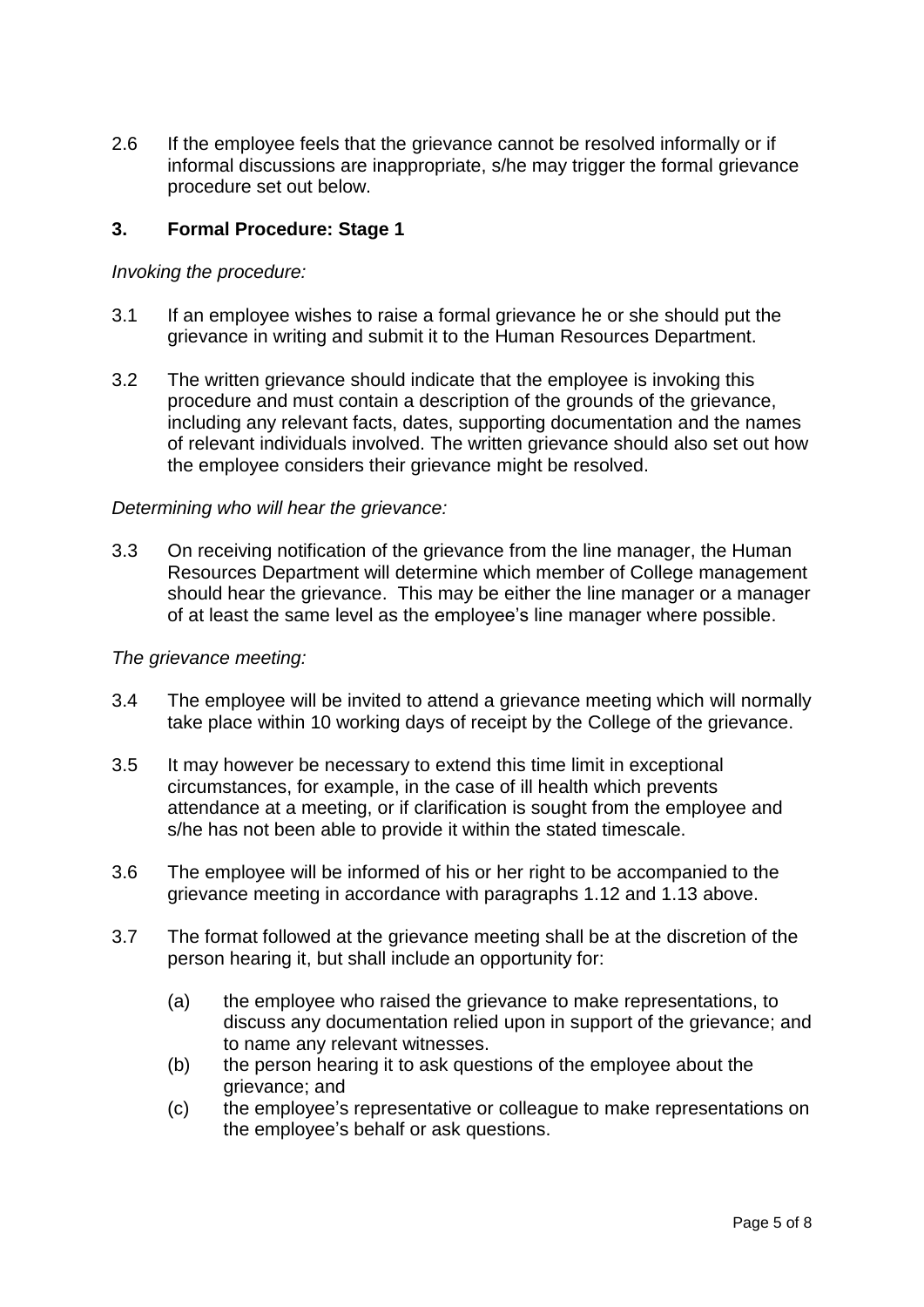- 3.8 Where the person hearing the grievance determines that it is appropriate to conduct an investigation into the issues raised, s/he will inform the employee of this fact, and confirm the likely timescale for the investigation.
- 3.9 After the grievance meeting the person hearing it will consider the grievance, will conduct any such further investigations as may be appropriate, and may hold such further grievance meetings with the employee as are appropriate and in accordance with the procedure set out above in paragraphs 3.4 – 3.8, to ensure that s/he is able to form a decision about the grievance.

# *Communication of Outcome of Grievance*

3.10 The decision will be provided in writing without unreasonable delay following the grievance meeting, or, where there is more than one grievance meeting, the final grievance meeting. This will normally be within 10 working days unless there are compelling reasons which require further deliberations. The employee will also be informed of his or her right of appeal, i.e., how to lodge a Stage 2 grievance.

# **4. Formal Procedure: Stage 2**

- 4.1 An employee may be dissatisfied with the grievance decision referred to in the paragraph above. In that case, s/he may invoke an appeal by using Stage 2 of this procedure. The employee should write to the Human Resources Department normally within 10 working days of the date of the letter communicating the outcome of Stage 1. In exceptional circumstances, the employee may submit this written notice outside that timeframe, e.g., if ill health has precluded him/her doing so.
- 4.2 The written notice should indicate that the employee is proceeding to Stage 2 under this procedure. It must also include their grounds of appeal against the outcome of Stage 1.

### *Determining who will hear Stage 2*

4.3 The Human Resources Department will determine an appropriate person (who may work outside the immediate area), to conduct Stage 2. This will be where possible, a manager at a more senior level to the manager who heard the original grievance. In exceptional circumstances, this may be a member of the Governing Body. This individual will not have had any previous material involvement with the employee's grievance.

### *Stage 2 hearing*

- 4.4 The employee will be invited to attend a Stage 2 grievance meeting. This will normally take place within 10 working days of receipt by the College of the letter lodging the Stage 2 grievance.
- 4.5 It may however be necessary to extend this time limit, for example, if the person hearing Stage 2 needs to carry out an investigation prior to the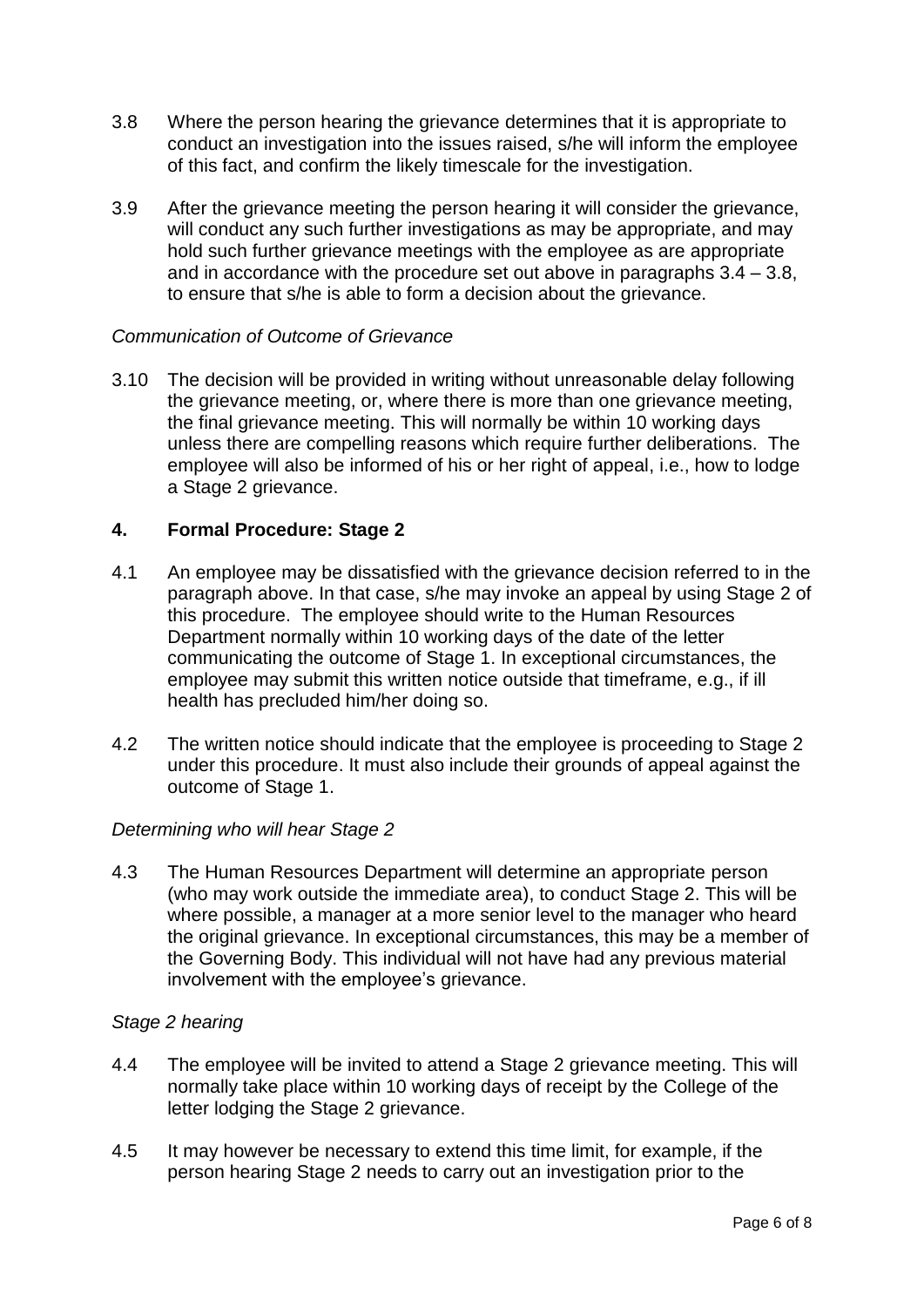meeting, or where clarification is sought from the employee and has not been received.

- 4.6 The employee will be informed of the identity of the person hearing Stage 2 and of the employee's right to be accompanied to the meeting in accordance with paragraphs 1.12 and 1.13 above.
- 4.7 The format to be followed at the Stage 2 meeting shall be at the discretion of the person hearing it, but shall include an opportunity for:

(a) the employee to make representations and to discuss any documentation relied upon in support of the Stage 2 grievance;

(b) the person hearing Stage 2 to ask questions of the employee about the grievance and the grounds for it progressing to Stage 2.

- 4.8 The employee must take all reasonable steps to attend the meeting arranged to hear Stage 2 and/or any adjournment or postponement of such meeting(s). If the employee or the employee's chosen work colleague or trade union representative cannot attend at the time specified for the meeting, the employee must inform the Human Resources Department immediately, reasonable efforts will be made to arrange an alternative time, normally within 5 working days.
- 4.9 After the Stage 2 meeting, the person hearing Stage 2 will consider it, will conduct any such further investigations as may be appropriate. S/he may hold such further meetings with the employee and/ or any other person whom s/he deems appropriate in accordance with the procedure set out above in paragraphs 3.4 – 3.8. The purpose of any further meetings is to ensure that the person hearing this stage of the grievance is able to form a decision about it. The individual who confirmed the outcome of the grievance under paragraph xx above shall provide the person hearing Stage 2 with any information s/he may require.

### *Confirmation of Outcome of Stage 2*

4.10 The person hearing Stage 2 will confirm to the employee his/her decision in writing. This decision will be provided without unreasonable delay following the Stage 2 meeting, or, where there is more than one meeting, the final meeting. This will normally be within 10 working days unless there are compelling reasons which require further deliberations. Any extension to this stated timescale should therefore be in exceptional circumstances.

# **5. Formal Procedure: Stage 3**

5.1 An employee may be dissatisfied with the grievance decision referred to in the paragraph above. In that case, s/he may invoke Stage 3 of this procedure by writing to the Human Resources Department. This letter should normally be received within 10 working days of the date of the letter communicating the